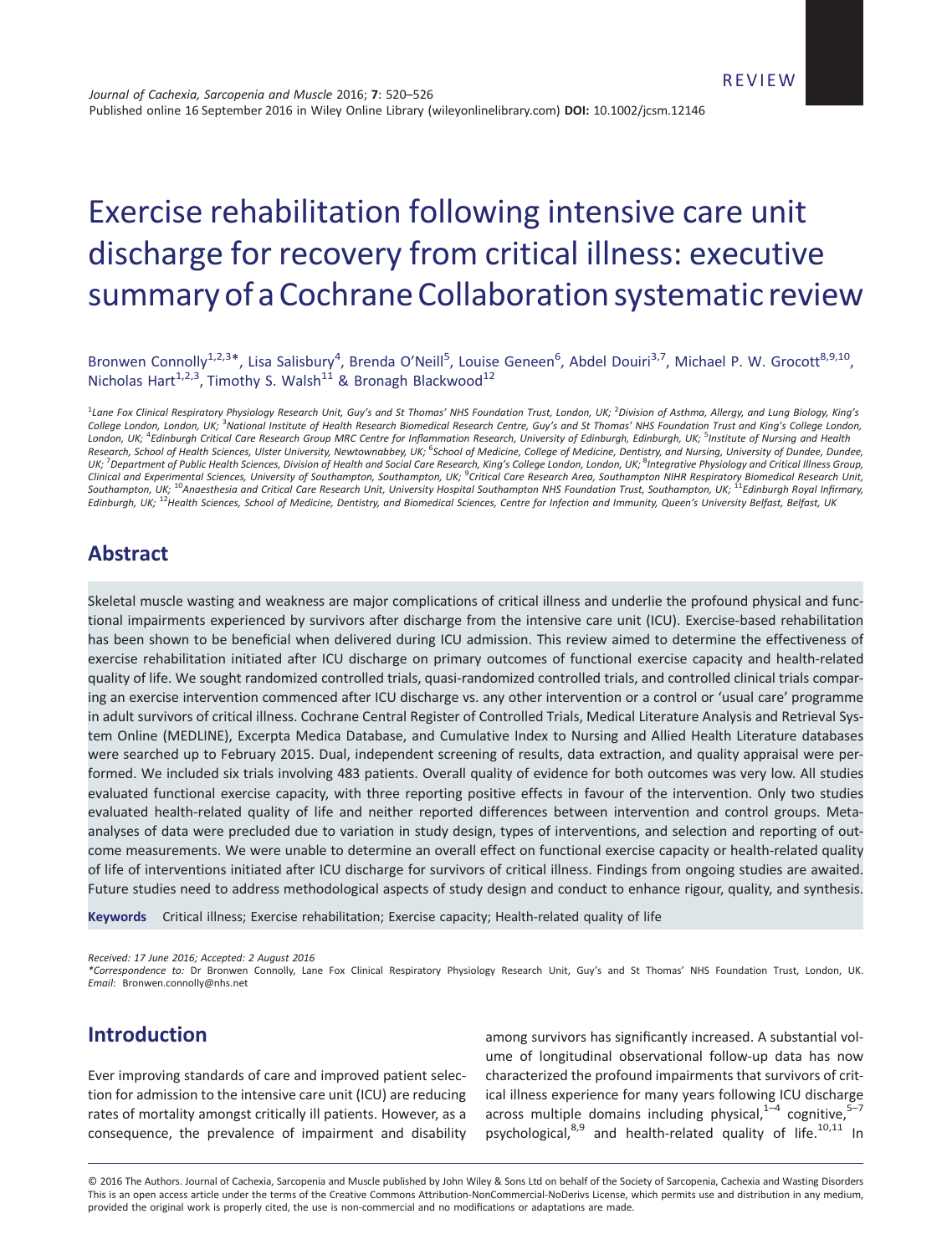addition, critical illness impacts on healthcare utilization and socioeconomic status $1,12,13$  and can result in notable burden for family and caregivers.<sup>14–16</sup> Recently, an international multi-disciplinary stakeholder consensus assigned the term 'post-intensive care syndrome' to encompass the multifaceted sequelae following critical illness.<sup>17</sup>

Intensive care unit-acquired weakness, stemming from the deleterious effects of peripheral skeletal muscle dysfunction secondary to critical illness, contributes to the persistent deficits observed in physical function. Significant muscle wasting has been observed to occur early, rapidly, and most severely in patients in multi-organ failure<sup>18</sup> and is one example of how peripheral skeletal muscle architecture can be affected.<sup>19</sup>

Rehabilitation is the cornerstone of management of postcritical illness morbidity, $20$  and exercise-based interventions are advocated to target physical and functional disability. Ideally, rehabilitation should be delivered in a seamless pathway from ICU admission, transitioning to the ward, and following hospital discharge.<sup>21</sup> In the ICU, physical rehabilitation is typically characterized by early mobilization encompassing an increasingly functional hierarchy of activities ranging from bed-based exercises, sitting over the edge of the bed, standing, and ultimately walking. Adjunctive technologies including electrical muscle stimulation<sup>22</sup> and cycle ergometry<sup>23</sup> may also be employed. The safety and feasibility of early mobilization have been well documented, $24-28$  and its efficacy has been examined in a number of systematic reviews demonstrating significant benefit in health-related quality of life, physical function, respiratory and peripheral skeletal muscle strength, length of ICU and hospital stay, and duration of mechanical ventilation.<sup>29–32</sup> However, the post-ICU discharge stages of recovery have been relatively under-examined, and given the residual impairments in physical function evident in ICU survivors, there is rationale for the ongoing delivery of exercise-based rehabilitation interventions.<sup>30</sup>

This paper provides an executive summary of a recent Cochrane Collaboration systematic review, $33$  which synthesizes evidence for exercise-based rehabilitation initiated after ICU discharge. The aim was to determine the effectiveness of exercise-based rehabilitation, compared with usual care, on primary outcomes of functional exercise capacity and health-related quality of life in survivors of critical illness.

### **Methods**

### Eligibility criteria

Criteria for review entry were randomized controlled trials, quasi-randomized controlled trials, and controlled clinical trials that compared any exercise intervention initiated after ICU discharge vs. any other intervention or a control or 'usual care' programme in adult (≥18 years of age) survivors of critical illness who had been mechanically ventilated for 24 h or longer during an ICU admission.

#### Outcome measures

Primary outcomes were functional exercise capacity (with physical objective and/or subjective assessment) and healthrelated quality of life measured by reliable assessment scales. Secondary outcomes included rates of withdrawal, adherence and mortality, loss to follow-up, and adverse events.

### Search strategy

Search strategies were based on a combination of controlled vocabulary and free-text terms related to the population and intervention. The following databases were searched from inception until 15 May 2014: Cochrane Central Register of Controlled Trials, Ovid SP Medical Literature Analysis and Retrieval System Online, Ovid SP Excerpta Medica Database, and the Cumulative Index to Nursing and Allied Health Literature. Searches were re-run in February 2015. Ongoing and studies pending classification were identified for inclusion in the update of the full review (scheduled 2017). We identified ongoing studies by using Clinical Trials ([www.clinicaltrials.gov\)](http://www.clinicaltrials.gov) and Current Controlled Trial ([www.controlled-trials.com.](http://www.controlled-trials.com.isrctn) [isrctn](http://www.controlled-trials.com.isrctn)/) registries and additionally searched the reference lists of included studies and the personal libraries of the review authors for additional potentially relevant studies. We contacted authors of studies where data were only available in abstract form to determine full publication status.

### Data collection and analysis

The lead author (BC) initially screened results for deduplication and removal of non-relevant subject material. Subsequently, two review authors (BC, and BO'N) independently screened firstly titles and abstracts, and then full-text versions of potentially relevant studies, and independently determined final eligibility by joint agreement by using a bespoke standardized form. Two review authors (LG and LS) independently extracted data pertaining to study design, participants, trial characteristics, intervention detail, and outcomes. Original authors were contacted for missing data. Two review authors (BB and LS) independently assessed risk of bias by using criteria outlined by the Cochrane Handbook for Systematic Reviews of Interventions.<sup>34</sup> Where a review author was the primary author of an included study (LS), data extraction and risk of bias were conducted by a different review author (BC).

Data management was performed by using RevMan, and the GRADE approach was used to assess the quality of the total body of evidence. Data were reported descriptively.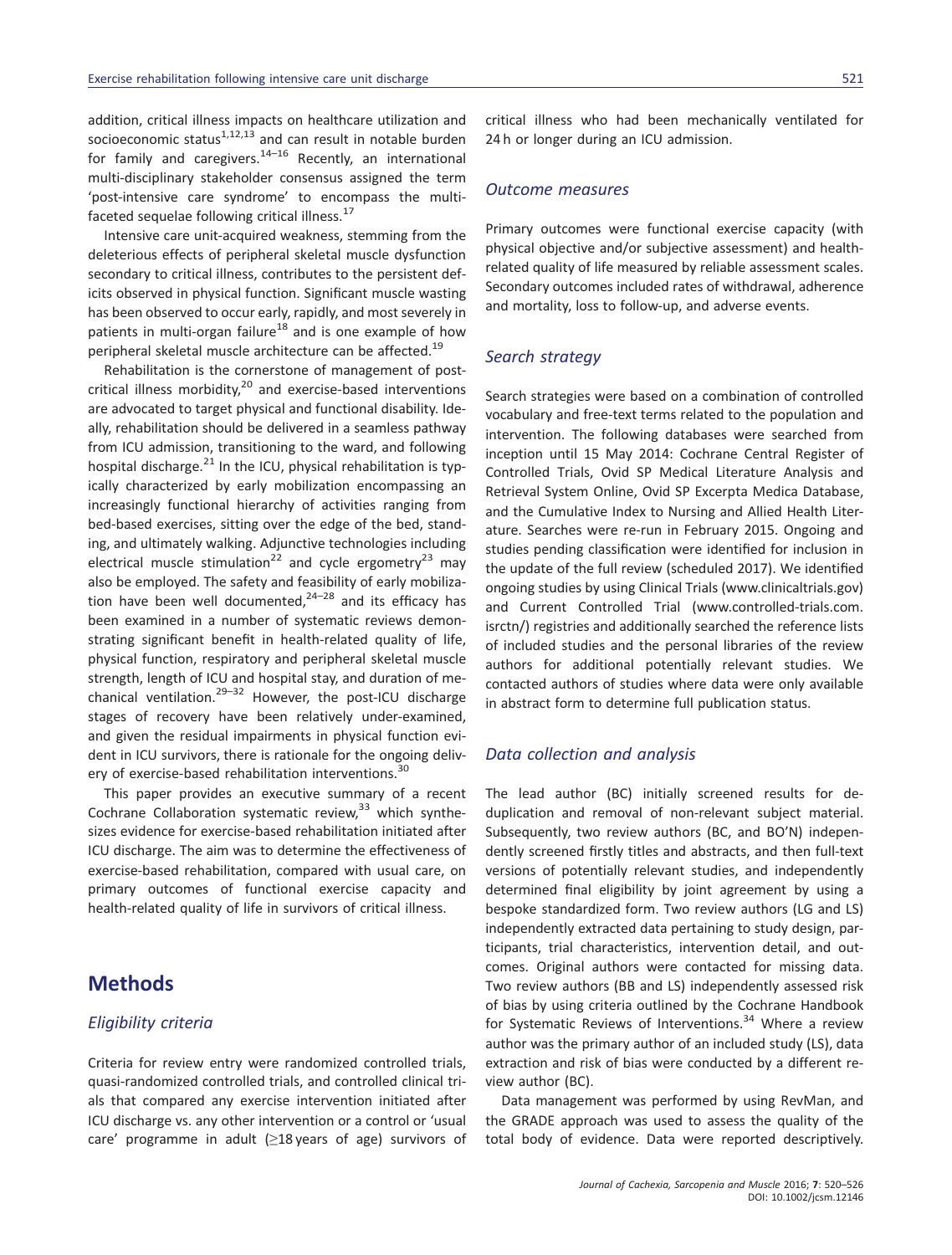Insufficient study numbers and heterogeneity across those included, precluded meta-analyses, subgroup and sensitivity analyses.

# **Results**

We identified 4298 results of which 276 underwent title and abstract screening (Figure 1). Twenty two of these were reviewed in full-text format. Six studies were identified as

eligible for inclusion in the qualitative synthesis, involving 483 participants.<sup>35-40</sup> Three studies were identified as ongo $ing^{41-43}$  and a further three awaiting classification.<sup>44-46</sup>

Risk of bias was variable for all domains across all included trials (Figure 2). Risk of performance bias was high in all studies. For remaining domains, at least half of the studies demonstrated low risk of bias. One study was at high risk of selection bias, attrition bias, and other sources of bias. Risk of bias was unclear for the remaining studies across domains.

Exercise-based interventions in included studies were delivered on the ward in two studies: both on the ward and in



#### Figure 1 Flow diagram of study selection.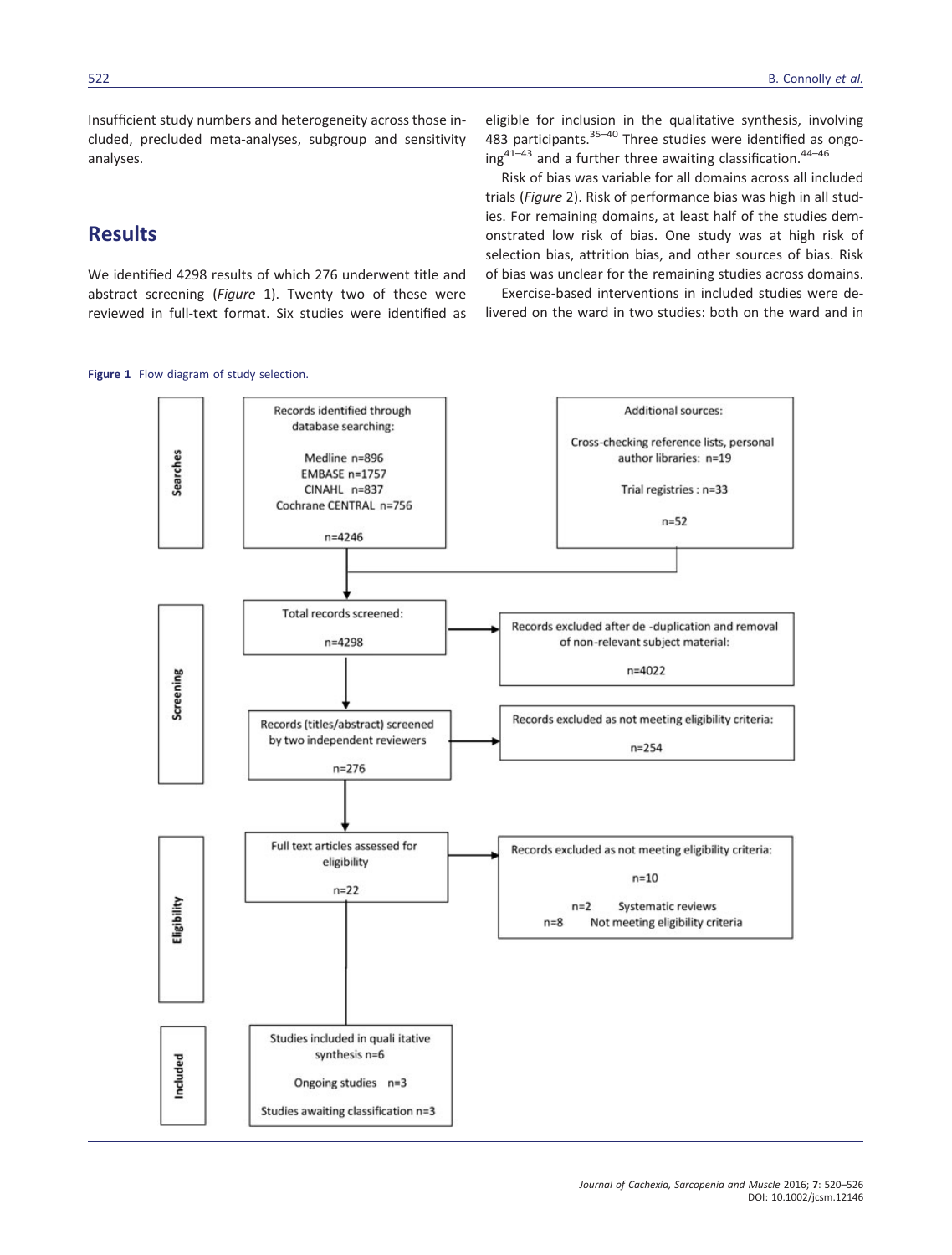#### Figure 2 Cochrane Risk of Bias summary.



the community in one study and in the community in three studies, and were of variable duration. Control group participants in all included studies were documented as receiving standard practice care for post-critical illness management, albeit exact descriptions were limited (Table 1).

We were unable to undertake meta-analyses of data due to variability in study design, type and nature of interventions, outcome measures and associated metrics, and data reporting across included studies and therefore presented a narrative description of findings for individual studies for each outcome.

All six studies assessed functional exercise capacity. Overall quality of the evidence was very low. Individually, three studies reported positive results in favour of the intervention. Batterham et  $al.^{35}$  found a small short-term benefit in anaerobic threshold [mean difference (MD)  $1.8$  mL O<sub>2</sub>/kg/min, 95% confidence interval (CI) 0.4 to 3.2; P value = 0.02]. In a second study, both incremental (MD 4.7, 95% CI 1.69 to 7.75 W; P value = 0.003) and endurance (MD 4.12, 95% CI 0.68 to

7.56 min;  $P$  value = 0.021) exercise testing results were improved with intervention.<sup>39</sup> Finally, self-reported physical function increased significantly following use of a rehabilitation manual (P value = 0.006).<sup>38</sup> Remaining studies found no effect of the intervention.

Only two studies evaluated health-related quality of life, and neither study reported differences between intervention and control groups.  $35,36$ . Overall quality of the evidence was very low.

Four studies reported rates of withdrawal, which ranged from 0% to 26.5% in control groups and from 8.2% to 27.6% in intervention groups.  $35-37,39$  The quality of evidence for the effect of the intervention on withdrawal was low. Intervention adherence did not apply to control participants, and only one study made some reference to adherence rates in the intervention group, $35$  and quality of evidence was very low. Quality of evidence for mortality was low, with mortality reported by all studies and ranging from 0% to 18.8%. Loss to follow-up, also reported in all studies and with low quality of evidence, ranged from 0% to 14% across all participants. Only one non-mortality adverse event was reported across all participants in all studies (a minor musculoskeletal injury), and the quality of the evidence was low.

### **Discussion**

The aim of this Cochrane Review was to evaluate the effectiveness of exercise-based rehabilitation initiated after ICU discharge on functional exercise capacity and health-related quality of life in survivors of critical illness. We identified six completed and fully published trials for inclusion in the current review and six further pending trials that will be subsequently evaluated when the review is updated, indicating an expanding evidence base for this clinical field. Metaanalyses of findings were precluded due to quantity of data, and wide variability in characteristics of interventions and metrics of outcome measure selection and reporting, and hence, we were able to report a qualitative description of findings only. Consequently, we were unable to conclude the efficacy of post-ICU discharge exercise-based rehabilitation on our selected outcomes. Most included studies failed to show a significant difference between intervention and control groups. Where significant differences were evident, these were noted only in physiological outcomes following specific types of exercise training programmes, and which were non-generalizable. Methodological variation in intervention 'dose' and outcomes used for evaluating effectiveness was considered contributing factors to the nonsignificant differences seen between groups in the remaining studies.

The quality of the evidence was inconsistent. For most domains, low risk of bias ranged from 50% to 75%. All included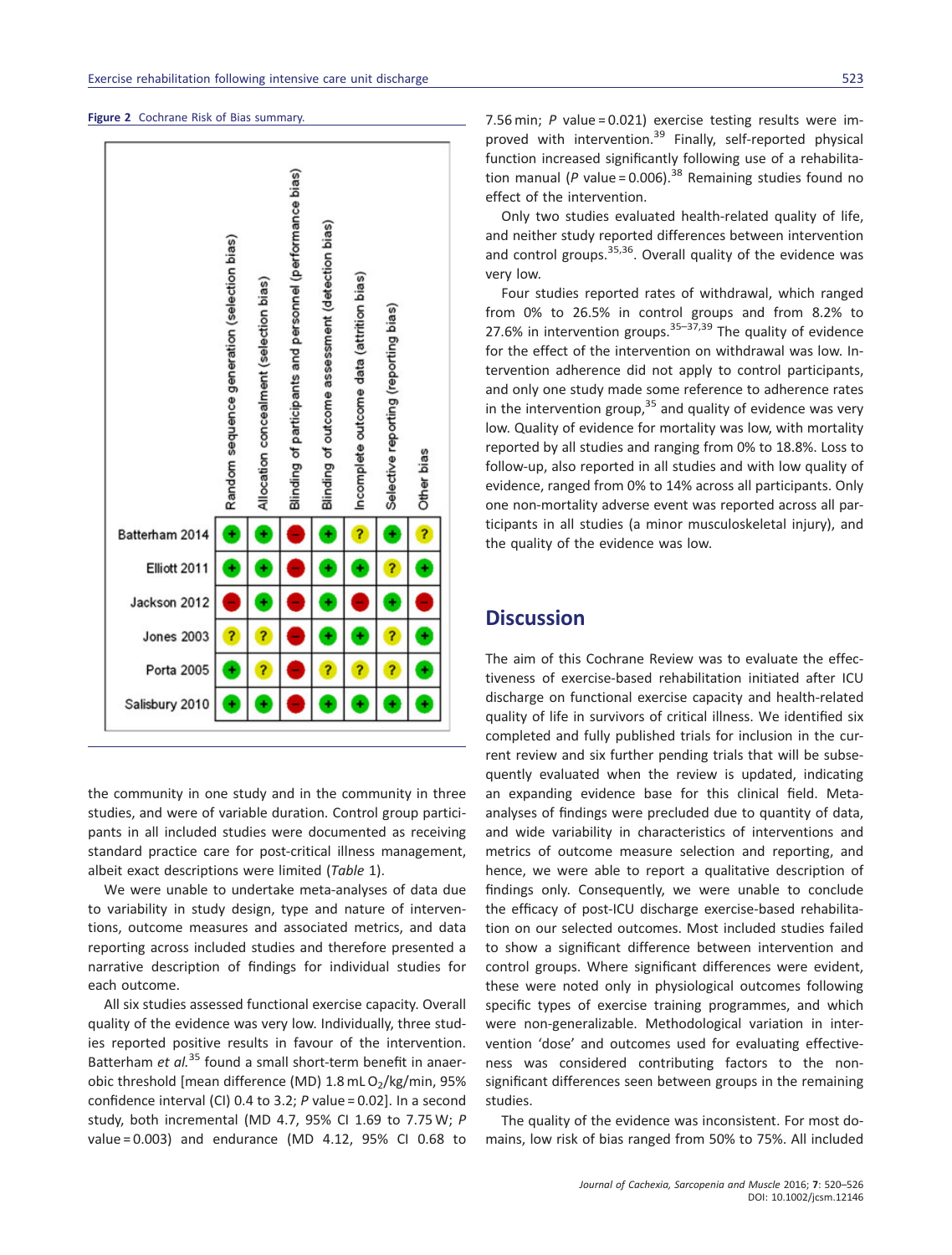#### Table 1 Summary of interventions evaluated in included studies

| Study                           | Intervention characteristic                                                                                   |                             |                                                                           |                        |
|---------------------------------|---------------------------------------------------------------------------------------------------------------|-----------------------------|---------------------------------------------------------------------------|------------------------|
|                                 | <b>Delivery</b>                                                                                               | <b>Duration</b>             | Content                                                                   | Follow-up              |
| Batterham et al. <sup>35</sup>  | Hospital-based,<br>PT-supervised<br>$2 \times PT$<br>sessions/week<br>$1 \times$ unsupervised<br>session/week | 8 weeks                     | Cycle ergometry                                                           | Weeks 9 and 26         |
| Elliott et al. <sup>a36</sup>   | Home-based,<br>self-delivered<br>$3 \times$ clinicians visits,<br>$4 \times T$ C                              | 8 weeks                     | Endurance walk<br>training; strength<br>training                          | Weeks 8 and 26         |
| Jackson et al. <sup>37</sup>    | Home-based,<br>$6 \times$ clinician visits                                                                    | 12 weeks                    | Lower extremity<br>functional exercise;<br>endurance training             | 3 months               |
| Jones et al. <sup>38</sup>      | Home-based,<br>self-delivered,<br>$3 \times$ TC/week                                                          | 6 weeks                     | <b>Rehabilitation</b><br>manual and diary                                 | Week 8 and<br>6 months |
| Porta et al. 39                 | Hospital-based,<br>clinician-supervised,<br>$15 \times$ daily 20 min<br>sessions                              | Admission<br>length of stay | Upper arm cycling                                                         | Discharge              |
| Salisbury et al. <sup>a40</sup> | Hospital-based                                                                                                | Ward length<br>of stay      | Passive, active, and<br>strengthening exercises,<br>functional activities | 3 months               |

aDetail provided of physical component only of rehabilitation package. Abbreviations: PT, physiotherapist; TC, telephone call.

studies demonstrated high risk of bias for blinding on participants and trial personnel, although it is acknowledged, such blinding in therapeutic rehabilitation trials can be pragmatically challenging. Notably, several studies reporting non-significant findings failed to meet intended sample size or were intended as pilot, feasibility studies to provide data to inform larger-scale trials; hence, these results could be attributable to type II error. Examination of screening and enrolment rates highlighted the challenges associated with recruitment into post-critical illness rehabilitation trials.

### **Conclusions**

There was insufficient evidence to determine an overall effect on functional exercise capacity or health-related quality of life of an exercise-based intervention initiated after ICU discharge for survivors of critical illness. The degree of heterogeneity across included studies precluded a metaanalysis of data, and individual study findings were inconsistent with regards a beneficial effect on functional exercise capacity. No effect on health-related quality of life was reported. The methodological rigour of included studies was variable with risk of bias present in several domains. Results of ongoing studies, and those awaiting classification, will contribute to a further update of this Cochrane Collaboration systematic review. Future studies must address

methodological aspects of identifying the target population, optimum dose of intervention, detailed characterization of usual care, and standardization of outcomes and reporting to enhance methodological rigour of investigations.

### Acknowledgements

We would like to thank Karen Hovhannisyan, Cochrane Search Trials Co-ordinator, and Jane Cracknell, Managing Editor, Cochrane Anaesthesia, Critical and Emergency Care Review Group (ACE), for their assistance provided during the conduct and review of the original Cochrane Collaboration review, and Anna Lee (content editor), Vibeke E Horstmann (statistical editor), Tom J Overend, Sue Berney and Terri Hough (peer reviewers), and Janet Wale (consumer editor) for the editorial advice for the original review.

The Enhanced Recovery After Critical Illness Programme Group additionally includes Stephen Brett, David Griffith, Stephen Shepherd, Judith Merriweather, Nazir Lone, Simon Baudouin, Stephen Bonner, Kathryn McDowell, Dorothy Wade, Natalie Pattison, Danielle Bear, Sallie Lamb, Rebecca Cusack, Daniel F McAuley, Robert Hatch, David Parkin, Mark Foster, Laura Price, Liesl Wandrag, and Pamela Ramsay.

The authors certify that they comply with the ethical guidelines for authorship and publishing of the Journal of Cachexia, Sarcopenia, and Muscle.<sup>47</sup>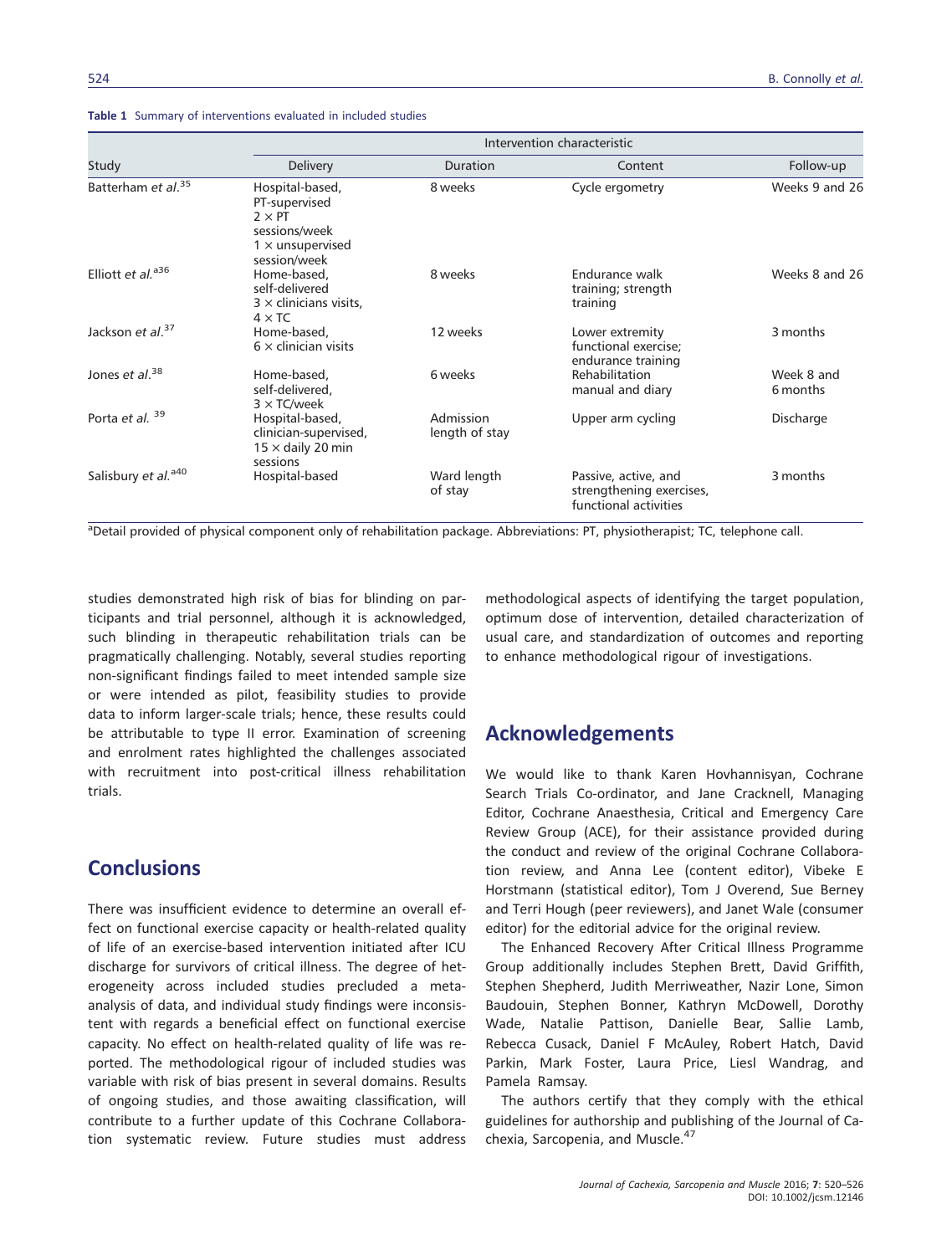### Funding

BC, AD and NH are supported by the National Institute for Health Research (NIHR) Biomedical Research Centre based at Guy's and St Thomas' NHS Foundation Trust and King's College London. The views expressed are those of the review author(s) and are not necessarily those of the NHS, the NIHR or the Department of Health.

# Conflict of interest

B.C. is lead author of one study awaiting classification,  $45$ which may be included in a future update of the full review.

L.S. is lead author of one included study.<sup>40</sup> L.S. did not extract data from this study nor check interpretation against the study report. L.S. is also a co-author of one study awaiting classification, $44$  which may be included in a future update of this review. B.O'N. is lead author of one currently ongoing study,  $43$  which may be included in a future update of this review. L.G., A.D., M.P.W.G.: none known. N.H. is senior author for one study awaiting classification, $45$  which may be included in a future update of this review. T.S.W. is senior author for one included study.<sup>40</sup> T.S.W. did not extract data from this study nor check interpretation against the study report. T.S. W. is also lead author for one study awaiting classification,<sup>44</sup> which may be included in a future update of this review. B. B. is co-author of a currently ongoing study, $43$  which may be included in a future update of the full review.

# **References**

- 1. Cheung A, Tansey C, Tomlinson G, Diaz-Granados N, Matte A, Barr A, et al. Two-year outcomes, health care use, and costs of survivors of acute respiratory distress syndrome. Am J Resp Crit Care Med 2006;174:538–544.
- 2. Herridge MS, Cheung AM, Tansey CM. Oneyear outcomes in survivors of the acute respiratory distress syndrome. N Engl J Med 2003;348:.
- 3. Herridge MS, Tansey CM, Matté A, Tomlinson G, Diaz-Granados N, Cooper A, et al. Functional disability 5 years after acute respiratory distress syndrome. N Engl J Med 2011;364:1293–1304.
- 4. Needham DM, Dinglas VD, Morris PE, Jackson JC, Hough CL, Mendez-Tellez PA, et al. Physical and cognitive performance of patients with acute lung injury 1 year after initial trophic versus full enteral feeding. EDEN trial follow-up. Am J Respir Crit Care Med 2013;188:567–576.
- 5. Hopkins RO, Suchyta MR, Farrer TJ, Needham D. Improving post-intensive care unit neuropsychiatric outcomes. Am J Respir Crit Care Med 2012;186: 1220–1228.
- 6. Hopkins RO, Weaver LK, Collingridge D, Parkinson RB, Chan KJ, Orme JF Jr. Two-year cognitive, emotional, and quality-of-life outcomes in acute respiratory distress syndrome. Am J Respir Crit Care Med 2005;171:340–347.
- 7. Pandharipande PP, Girard TD, Jackson JC, Morandi A, Thompson JL, Pun BT, et al. Long-term cognitive impairment after critical illness. N Engl J Med 2013;369:1306–1316.
- 8. Sukantarat K, Greer S, Brett S, Williamson R. Physical and psychological sequelae of critical illness. Br J Health Psychol 2007;12:65–74.
- 9. Wade D, Howell D, Weinman J, Hardy R, Mythen M, Brewin C, et al. Investigating risk factors for psychological morbidity three months after intensive care: a

prospective cohort study. Crit Care 2012;16:R192.

- 10. Cuthbertson B, Roughton S, Jenkinson D, MacLennan G, Vale L. Quality of life in the five years after intensive care: a cohort study. Crit Care 2010;14:R6.
- 11. Oeyen SG, Vandijck DM, Benoit DD, Annemans L, Decruyenaere JM. Quality of life after intensive care: a systematic review of the literature. Crit Care Med 2010;38:2386–2400.
- 12. Griffiths J, Hatch R, Bishop J, Morgan K, Jenkinson C, Cuthbertson B, et al. An exploration of social and economic outcome and associated health-related quality of life after critical illness in general intensive care unit survivors: a 12 month follow-up study. Crit Care 2013;17:R100.
- 13. Unroe M, Kahn JM, Carson SS, Govert JA, Martinu T, Sathy SJ, et al. One-year trajectories of care and resource utilization for recipients of prolonged mechanical ventilation: a cohort study. Ann Intern Med 2010;153:167–175.
- 14. Davidson J, Jones C, Bienvenu OJ. Family response to critical illness: postintensive care syndrome-family. Crit Care Med 2012;40:618–624.
- 15. de Miranda S, Pochard F, Chaize M, Megarbane B, Cuvelier A, Bele N, et al. Postintensive care unit psychological burden in patients with chronic obstructive pulmonary disease and informal caregivers: a multicenter study. Crit Care Med 2011;39:112–118.
- 16. Kentish-Barnes N, Lemiale V, Chaize M, Pochard F, Azoulay E. Assessing burden in families of critical care patients. Crit Care Med 2009;37:S448–S456.
- 17. Needham DM, Davidson J, Cohen H, Hopkins RO, Weinert C, Wunsch H, et al. Improving long-term outcomes after discharge from intensive care unit: report from a stakeholders' conference. Crit Care Med 2012;40:502–509.
- 18. Puthucheary ZA, Rawal J, McPhail M, Connolly B, Ratnayake G, Chan P, et al. Acute skeletal muscle wasting in critical illness. JAMA 2013;310:1591–1600.
- 19. Connolly B, MacBean V, Crowley C, Lunt A, Moxham J, Rafferty GF, et al. Ultrasound for the assessment of peripheral skeletal muscle architecture in critical illness: a systematic review. Crit Care Med 2014;43:897–905.
- 20. Babc C. Describing and measuring recovery and rehabilitation after critical illness. Curr Opin Crit Care 2015;21:445–452.
- 21. NICE: Rehabilitation after critical illness. NICE Clinical Guideline 83. National Institute for Health and Care Excellence, London, UK 2009, available at [http://](http://www.nice.org.uk/guidance/cg83) [www.nice.org.uk/guidance/cg83](http://www.nice.org.uk/guidance/cg83).
- 22. Parry S, Berney S, Granger C, Koopman R, El-Ansary D, Denehy L. Electrical muscle stimulation in the intensive care setting: a systematic review. Crit Care Med 2013;41:2406–2418.
- 23. Kho ME, Martin RA, Toonstra AL, Zanni JM, Mantheiy EC, Nelliot A, et al. Feasibility and safety of in-bed cycling for physical rehabilitation in the intensive care unit. J Crit Care 2015;30:1419.e1411–1419.e1415.
- 24. Bailey P, Thomsen GE, Spuhler VJ, Blair R, Jewkes J, Bezdjian L, et al. Early activity is feasible and safe in respiratory failure patients. Crit Care Med 2007;35:139–145.
- 25. Berney S, Haines K, Skinner EH, Denehy L. Safety and feasibility of an exercise prescription approach to rehabilitation across the continuum of care for survivors of critical illness. Phys Ther 2012;92:1524–1535.
- 26. Bourdin G, Barbier J, Burle JF, Durante G, Passant S, Vincent B, et al. The feasibility of early physical activity in intensive care unit patients: a prospective observational one-center study. Respir Care 2010;55:400–407.
- 27. Pohlman MC, Schweickert WD, Pohlman AS, Nigos C, Pawlik AJ, Esbrook CL, et al. Feasibility of physical and occupational